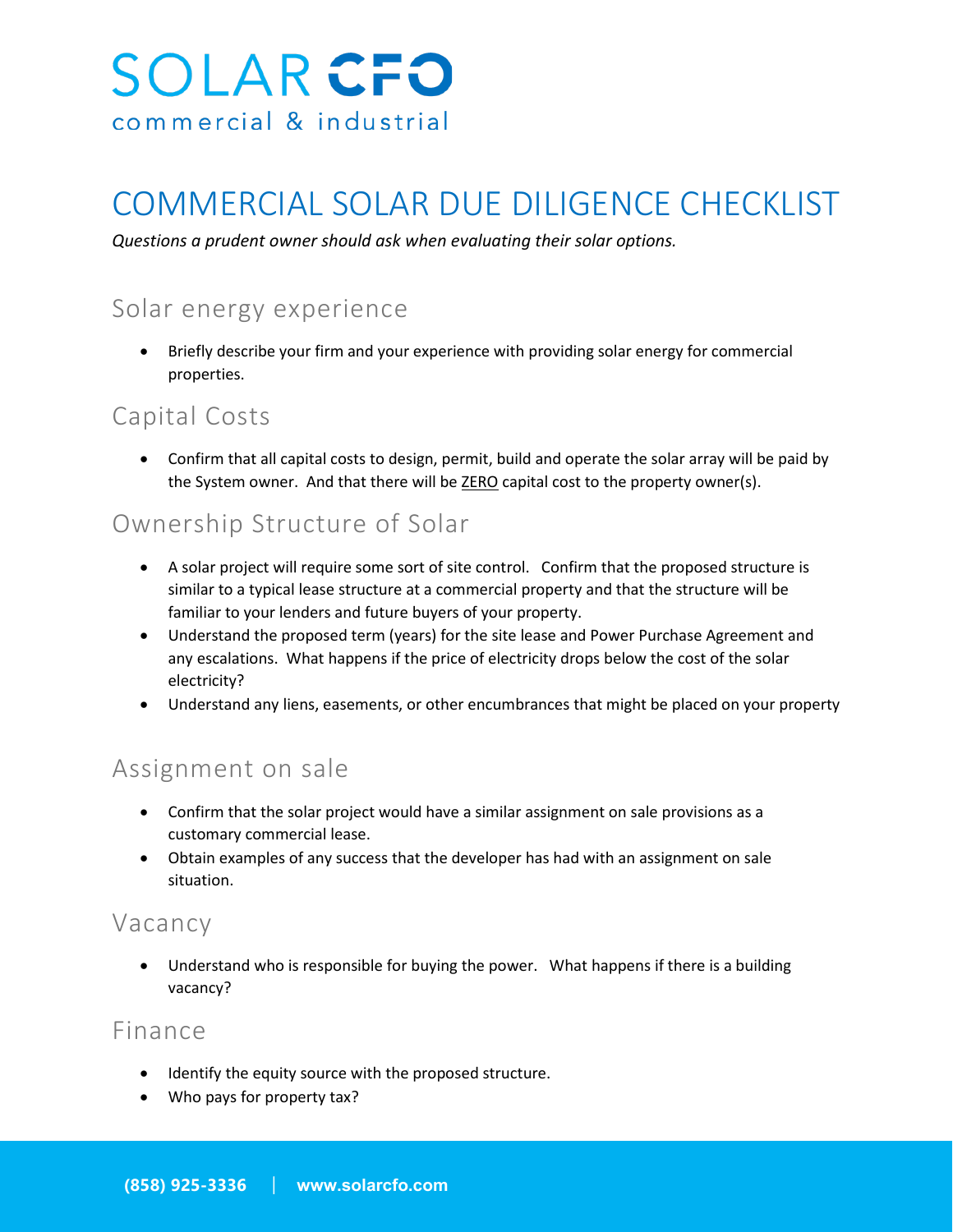# Transaction Fees

- Confirm that the owner(s) will not be responsible for compensating any entity that represents the System owner.
- Should the owner(s) engage representation, it will be the owner(s) responsibility to compensate their representative(s).

# Open Book

• Confirm that the System owner will be "open book" with the owner(s) regarding the investment returns generated by the System owner with the proposed solar business, specifically IRR that the system owner is solving for.

### Roof

- Roof warranties: confirm that the system owner will be responsible for applicable roof warranties.
- Roof structural / penetrations: confirm that the rooftop solar design will anticipate a weight of 4 to 6 pounds per square foot; with very few vertical penetrations (if any).
- Roof insurance: confirm that the system owner will carry all applicable roof insurance
- Roof replacement: explain the mechanics of how a roof replacement will work. Specifically, address who will pay for the removal and replacement of the solar array.

# Repair and Maintenance

- Confirm that the repair and maintenance of the solar equipment will be the sole cost and responsibility of the system owner.
- Confirm if there is any uptime guarantee or production guarantee for the system

### Solar Equipment

- Confirm that the solar equipment installed on the property will be Tier I or better.
- Confirm that system owner will carry all applicable warranties to the solar equipment.

### Purchase Option

- Confirm that the owner will have an ongoing right to purchase the solar array at a predetermined price.
- Briefly describe the mechanics of how this purchase option would work.